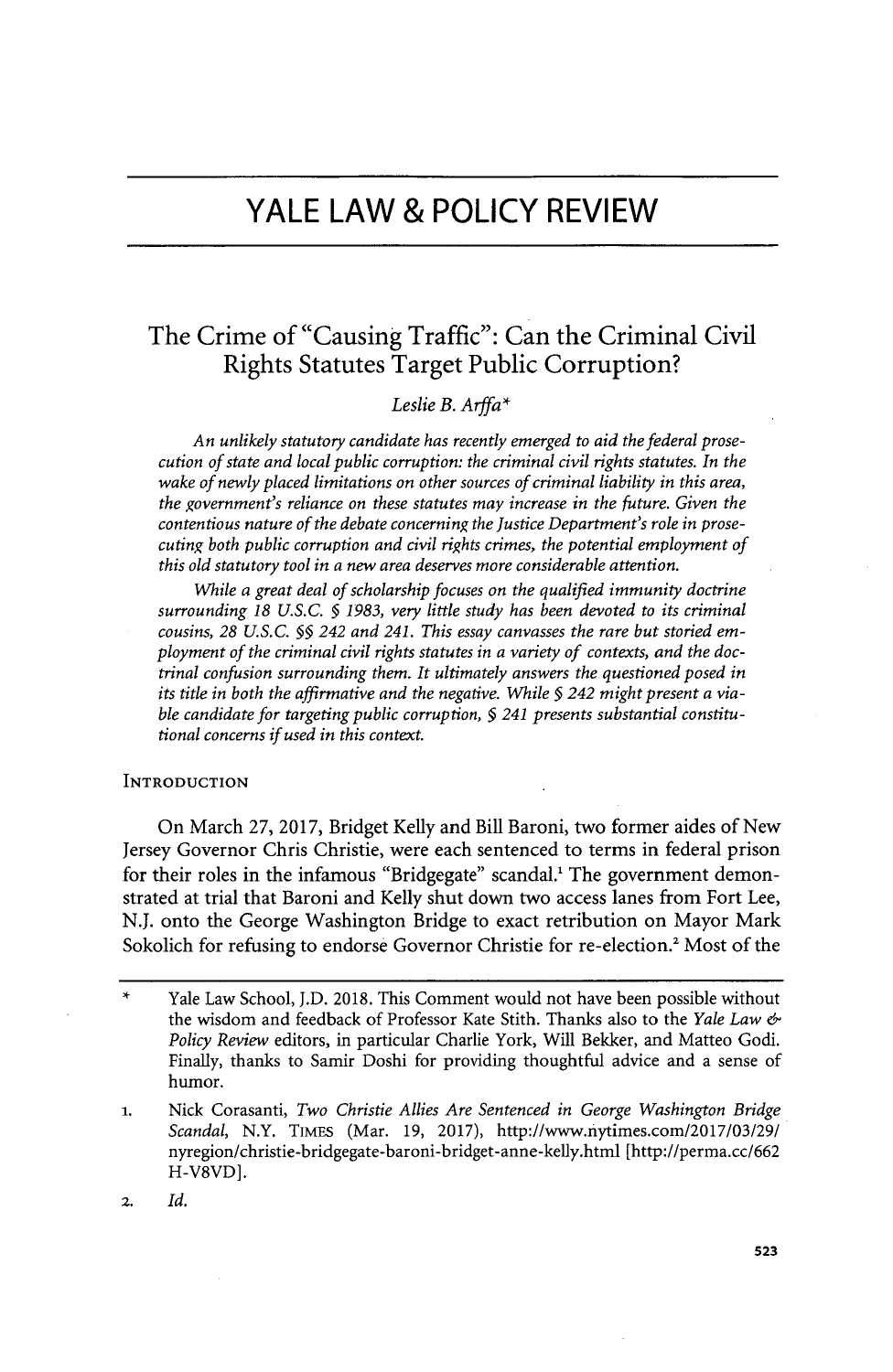coverage of the sordid Bridgegate scandal and ensuing trial focused on whether Governor Christie played any role in the series of events that resulted in **2,800** vehicle hours of delay on the Fort Lee lanes each day.<sup>3</sup>

From the perspective of both federal criminal and civil rights law, however, the Bridgegate prosecution is notable not for leaving Governor Christie out of the courtroom, but instead for the manner in which it forced his aides into it. The jury convicted Baroni and **Kelly** of violating a statute the casual observer might be surprised to see used in this context: the criminal civil rights statutes.<sup>4</sup>

The criminal civil rights statutes trace their origins back to the post-Reconstruction era. 18 U.S.C. § 242, rooted in the Civil Rights Act of 1866<sup>5</sup> makes it a federal crime to "under color of any law **...** willfully subject any person **...** to the deprivation of any rights, privileges, or immunities secured or protected by the Constitution or laws of the United States."<sup>6</sup> Section 241, rooted in the Ku Klux Klan Act of **1871** and entitled "Conspiracy Against Rights," does not require that a person be acting "under color **of** law," and instead targets "two or more persons [who] conspire to injure, oppress, threaten, or intimidate any person **...** in the free exercise or enjoyment of any right or privilege."<sup>7</sup>

The jury convicted Baroni and Kelly of violating **§** 242 under a theory that they acted under "color of law" to deprive the residents of Fort Lee of their constitutional "right to localized travel on public roadways free from restrictions unrelated to legitimate government objectives."<sup>8</sup> Similarly they were convicted of violating **§** 241 under a theory that they "conspired" to "oppress" the residents of Fort Lee of their "right to localized travel." This was a novel way to frame an indictment. As defense counsel noted with great derision in a pre-trial motion, "[t]here has never been a criminal *civil rights* prosecution where a defendant is alleged to have caused traffic."<sup>10</sup>

*<sup>3.</sup>* Kate Zernike, *The Bridgegate Scandal, Explained,* N.Y. TIMES (May **1, 2015),** http:// www.nytimes.com/2016/11/04/nyregion/george-washington-bridge-scandal-what -you-need-to-know.html *[http://perma.cc/YA2Z-ES6A].*

<sup>4.</sup> **18 U.S.C. §§** 241, 242 (2012).

*<sup>5.</sup>* Frederick M. Lawrence, *Civil Rights and Criminal Wrongs: The Mens Rea of Federal Civil Rights Crimes, 67* **TUL.** L. REv. **2113, 2138 (1993).**

**<sup>6.</sup>** *See* **18 U.S.C. §** 242. This provision also created a private civil cause of action.

**<sup>7.</sup> 18 U.S.C. §** 241.

**<sup>8.</sup>** Indictment at **36,** United States v. Baroni, No. **15-193 (D.N.J.** Apr. **23, 2015), 2015** WL **2127949** [hereinafter Indictment].

*<sup>9.</sup> Id.*

**<sup>1</sup>o.** Memorandum of Law in Support of Ms. Kelly's Motion to Dismiss the Indictment in its Entirety at **3,** United States v. Baroni, No. **15-193 (D.N.J.** Feb. **1, 2016), 2016** WL **614325** (emphasis added). **Of** course many citizens of New Jersey would probably welcome a constitutionally protected freedom from both traffic and corruption.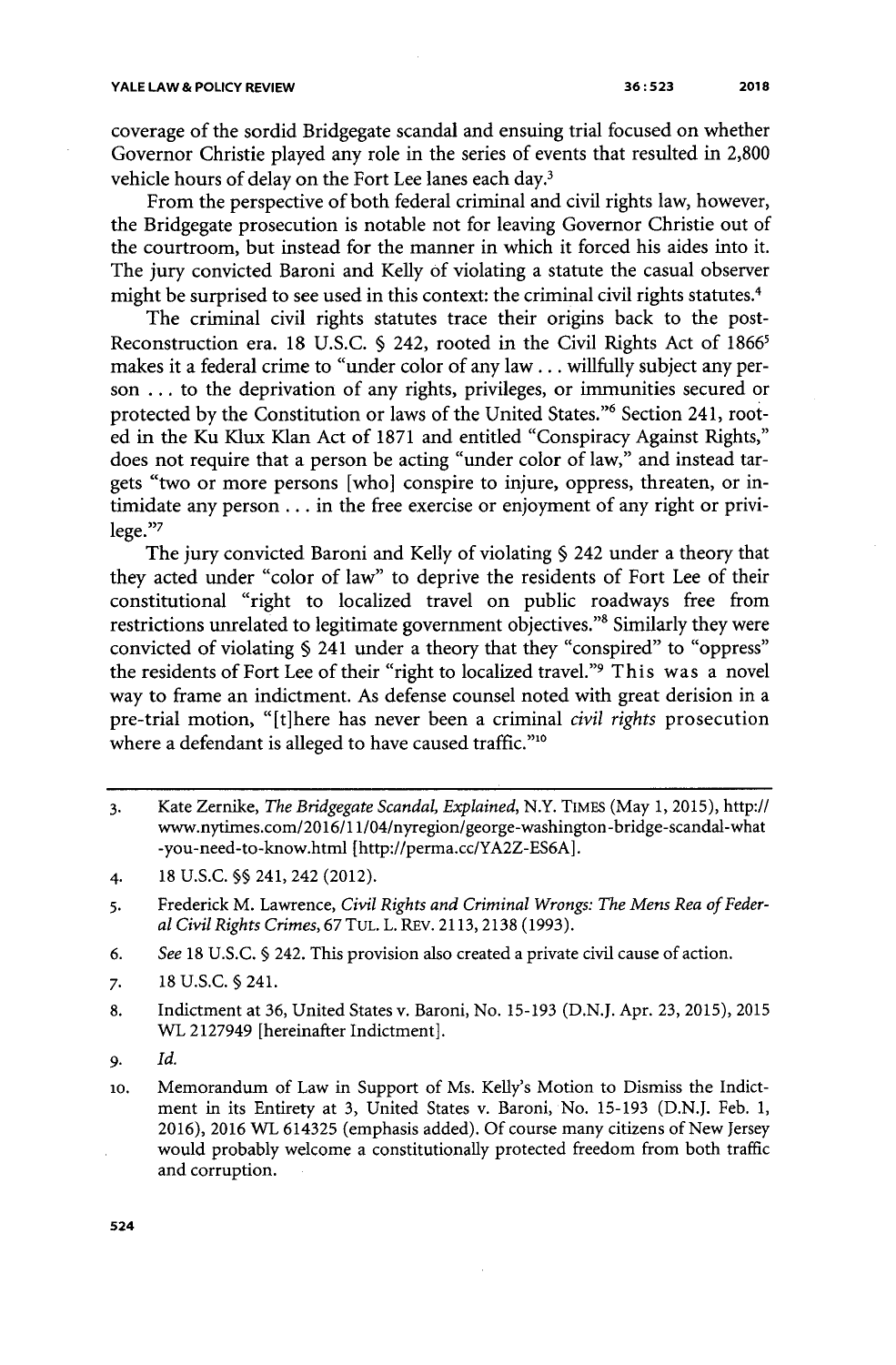To be sure, Baroni and Kelly were also convicted of violating several statutes often employed to combat public corruption, ranging from wire fraud to federal program bribery." Yet the Supreme Court's narrowing of these avenues of criminal liability has raised questions about their continued viability in the public corruption area." Given the increasingly dramatic tenor over the debate concerning the federal prosecution of local corruption, $<sup>3</sup>$  the emergence of a</sup> new statutory tool in this much-debated area deserves more attention.

The doctrine surrounding the criminal civil rights statutes has generated a great deal of confusion among courts and scholars alike.<sup>14</sup> The literature on these statutes is itself limited, and the potential use of the statutes in the public corruption context has gone largely unstudied.<sup>15</sup> The lack of scholarly commen-

- **12.** McDonnell v. United States, **136 S.** Ct. **2355 (2016)** (overturning the conviction of Governor of Virginia Robert McDonnell of violating the federal bribery statute and narrowing the interpretation of the term "official act" in the statute). The *McDonnell* decision has been cited in several recent decisions overturning convictions on public corruption-related charges. *See, e.g.,* United States v. Skelos, **707** F. App'x **733, 737 (2d** Cir. **2017)** (holding that the jury instruction "invites conviction on acts outside Dean Skelos's official duties as defined **by** *McDonnell");* United States v. Silver, 864 **F.3d** 102, **118 (2d** Cir. **2017)** ("[T~he Government's own summation confirms that the jury instructions conveyed an erroneous understanding of the law as clarified **by** *McDonnell."); see also* United States v. Skilling, **561 U.S. 358** (2010) (limiting viability of the mail and wire fraud statutes in this context); Mark **J.** Stein **&** Joshua **A.** Levine, *Skilling: Is it Really a Game-Changer for Mail and Wire Fraud Cases?,* **1831** CORP. L. **&** PRAC. **COURSE** HANDBOOK **933, 938-39** (2010) (surveying **600** published decisions under the honest services statute and concluding that "the overwhelming majority of [public corruption] cases involved allegations of a bribe or kickback").
- *13.* Justice Thomas, for example, has consistently decried the "stunning expansion of federal criminal jurisdiction into a field traditionally policed **by** state and local laws-acts of public corruption **by** state and local officials." United States v. Evans, 504 **U.S. 255, 290 (1992)** (Thomas, **J.,** dissenting).
- **14.** *See infra* Part II.
- **15.** Literature on the statutes' employment in the criminal context has either tracked its use from a historical perspective, see sources cited *infra* Part II, or focused on its employment in the police brutality context, see, for example, Jack M. Beermann, *A Critical Approach to Section 1983 with Special Attention to Sources of Law,*

**nt.** *See* United States v. Kelly, No. **15-193, 2017** WL **1233891,** at **\*1 (D.N.J.** Mar. **30, 2017).** Baroni and Kelly were charged and convicted under the federal program bribery statute pursuant to the theory that they "misapplied" the federal funds devoted to the Port Authority in using Port Authority personnel and resources to "facilitate and conceal the causing of traffic problems in Fort Lee as punishment of Mayor Sokolich." They were also charged and convicted of violating the wire fraud statute under the theory that they "obtain[ed] money and property from the Port Authority and deprive  $[d]$  the Port Authority of its right to control its own assets **by** falsely representing and causing false representations to be made that the lane and toll booth reductions were for the purpose of a traffic study." *See* Indictment, *supra* note **8,** at **5, 28-29.**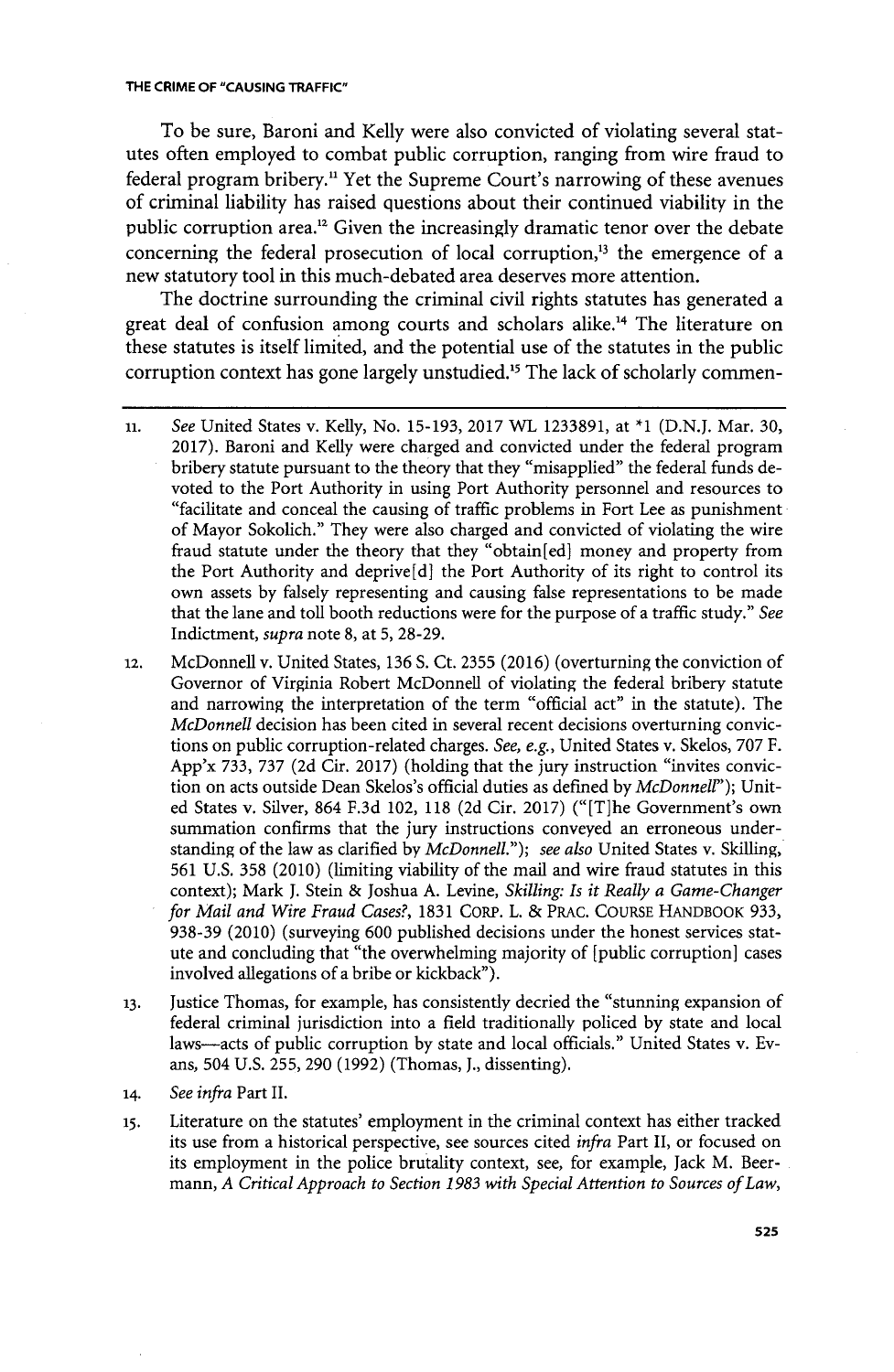tary concerning the criminal civil rights statutes remains all the more surprising given the voluminous scholarship concerning their civil counterpart, **18 U.S.C. § 1983.6**

Furthermore, the criminal civil rights statutes have always retained enormous political valence. As Judge Paul Watford has noted, "the survival of Section 242 meant that the federal government would have a role in combating the widespread problem of police brutality toward African Americans and other minorities, particularly in the South."" And, former Attorney General Eric Holder's "parting shot" upon leaving office was a call for the imposition of "new standards" for prosecuting criminal civil rights offenses." These calls have been echoed with greater force in recent years, with the controversy over the potential federal prosecution of Officer Dan Pantaleo for the killing of Eric Garner providing but one particularly prominent example.<sup>19</sup>

Just as the criminal civil rights statutes have attracted controversy, **so** too has federal prosecution of state and local corruption remained a contested enterprise. The tension inherent in attempting to provide external oversight of local governments while safeguarding the states' traditional police power is reflected in federal legislation. Only one federal statute refers explicitly to the corruption of state and local officials, that which criminalizes the bribery of such officials in connection with the receipt of federal funds.<sup>20</sup> Yet federal offi-

42 **STAN.** L. REv. **51 (1989);** Arthur B. Caldwell **&** Sydney Brodie, *Enforcement of the Criminal Civil Rights Statute, 18 U.S.C. Section 242, in Prison Brutality Cases,* **52 GEO.** L.J. **706** (1964); and David Dante Troutt, *Screws, Koon, and Routine Aberrations: The Use of Fictional Narratives in Federal Police Brutality Prosecutions, 74* **N.Y.U.** L. REv. **18 (1999).**

- *16. See, e.g.,* Will Baude, *Is Qualified Immunity Unlawful?,* **106** CALF. L. REv. **101 (2016);** John *C.* Jeffries, *What's Wrong with Qualified Immunity?,* **62 FLA.** L. REV. **851** (2010); Joanna Schwartz, *How Qualified Immunity Fails,* **127** YALE L.J. 2 **(2017).**
- *17.* Paul **J.** Watford, Screws v. United States *and the Birth of Federal Civil Rights Enforcement,* **98** MARQ. L. REv. 465, 483 (2014).
- **18.** Mike Allan, *Holder's Parting Shot: It's Too Hard to Bring Civil Rights Cases,* POLITICO (Feb. **27, 2015),** http://www.politico.com/story/2015/02/eric-holder -civil-rights-interview-mike-allen-115575 *[http://perma.cc/ZB7V-8HLG].*
- **19.** Matt Apuzzo, Adam Goldman **&** William K. Rashbaum, *Justice Department Shapes up Inquiry into the Eric Garner Choke Hold,* N.Y. **TIMES** (Oct. 24, **2016),** http://www.nytimes.com/2016/10/25/nyregion/justice-dept-replaces-investigators -on-eric-garner-case.html [http://perma.cc/M9C3-RSU7].
- 20. **18 U.S.C. § 666** (2012); *see* Sarah Sun Beale, *Comparing the Scope of the Federal Government's Authority to Prosecute Federal Corruption and State and Local Corruption: Some Surprising Conclusions and a Proposal,* **51** HASTINGS L. **J. 699, 705** (2000).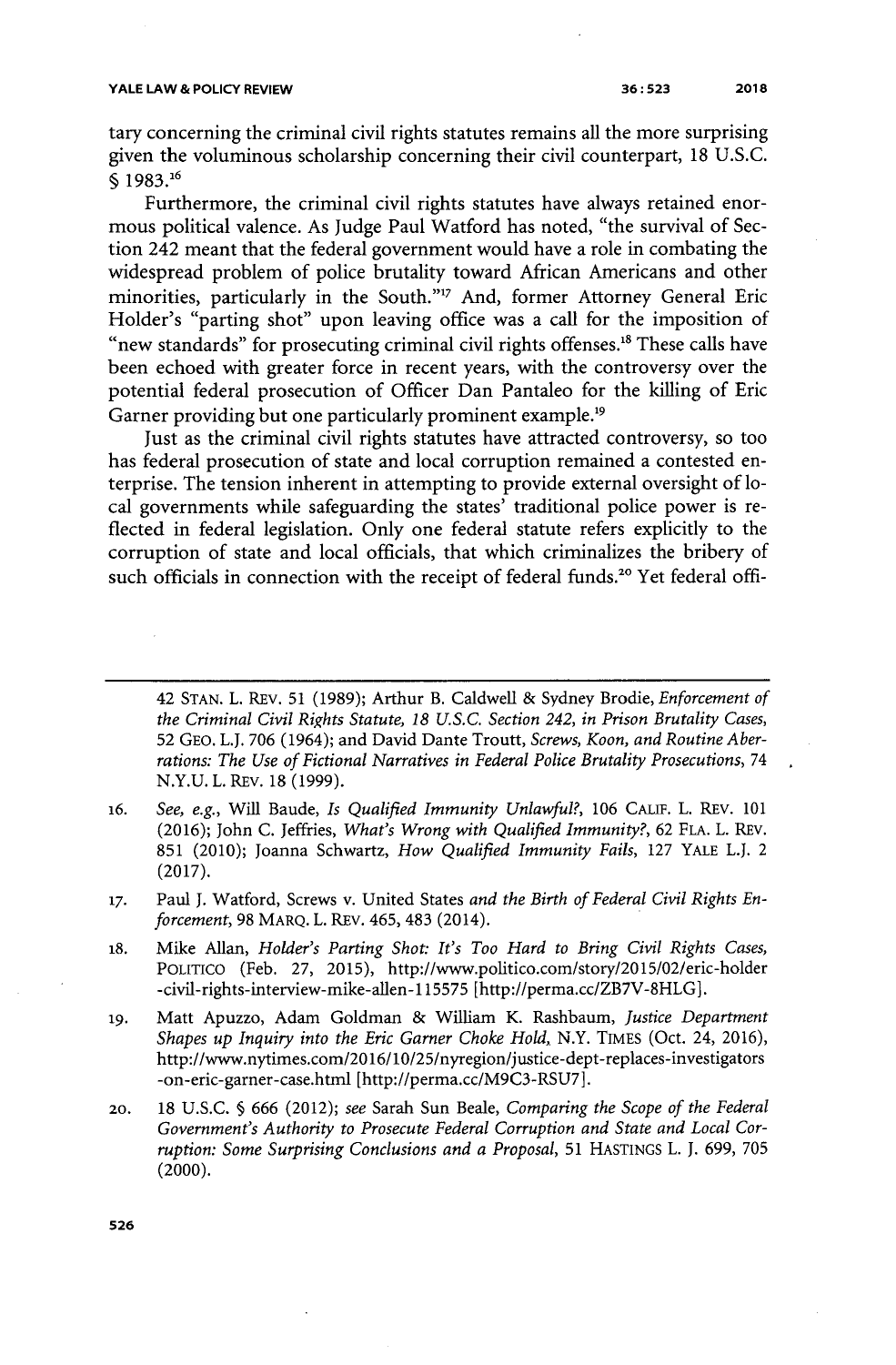cials are regularly called upon to investigate and prosecute local misconduct, leading to creative uses of available statutes. $21$ 

This Comment argues that the evolving use of the criminal civil rights statutes to supplement public corruption prosecutions at the local level threatens a tenuous equilibrium struck between the Department of Justice, federal courts, and state and local prosecutors. Part I analyzes the history of the criminal civil rights statutes, noting that they have always been surrounded **by** doctrinal confusion. Part II assesses the statutes' evolving uses, highlighting the ways in which they have been and can be used to punish public corruption especially at the state and local level. Finally, Part III offers suggestions for ways in which prosecutors can use the statutes in a manner that respects conested boundaries between local and federal law enforcement. It ultimately argues that while **§** 242 can be employed successfully in discrete circumstances in the public corruption context, **§** 241 presents grave constitutional concerns if used in this domain.

# I. THE CRIMINAL CIVIL RIGHTS **STATUTES**

The criminal civil rights statutes' origins date back to the Reconstruction era. Following the Civil War, Congress passed the Civil Rights Act of **1866,** a response to the widespread violence and atrocities committed against recently freed populations.<sup>22</sup> In the early 1870s, Congress passed a series of statutes that created civil and criminal penalties designed to secure the rights established **by** the Fourteenth and Fifteenth Amendments.<sup>23</sup> Taken collectively, these statutes represented, to borrow from Milton Konvitz, "the first attempt in the history of mankind to destroy the branches of slavery after its root had been destroyed."<sup>24</sup>

The origins of **§§** 242 and 241 can be found in these early efforts to ensure racial equality.<sup>25</sup> Responding to a major threat to federal power, the criminal civil rights statutes create a potentially breathtakingly broad source of federal criminal liability. Given that the specific contours of constitutional and statutory rights are subject to continuous revision **by** the federal courts and legislature, the statutes essentially subject defendants to a federal criminal common law.<sup>26</sup>

- **22.** Eugene Gressman, *The Unhappy History of Civil Rights Legislation,* **50** MICH. L. REV. **1323, 1323 (1952).**
- **23.** *Id.* at **1333-34.**
- **24. MILTON** R. KoNvITz, THE **CONSTITUTION AND** CIVIL RIGHTS **8** (1947).
- **25.** Lawrence, *supra* note **5,** at **2138.**
- **26.** *Id.; see also* **DANIEL C. RICHMAN,** KATE STITH **& WILLIAM J.** STuNTz, **DEFINING** FEDERAL **CRIMES** 409 (2014).

**<sup>21.</sup>** *See Beale, supra* note 20, at **699-700** (documenting the rise of federal prosecution of local public corruption in the post-Watergate era and noting that, "Federal jurisdiction over political corruption at the state and local level is gradually expanding to fulfill the same functions as the statutes punishing corruption within the federal system"); see also sources and cases cited *supra* note 12, which provide prominent examples of federal prosecution of state and local public corruption.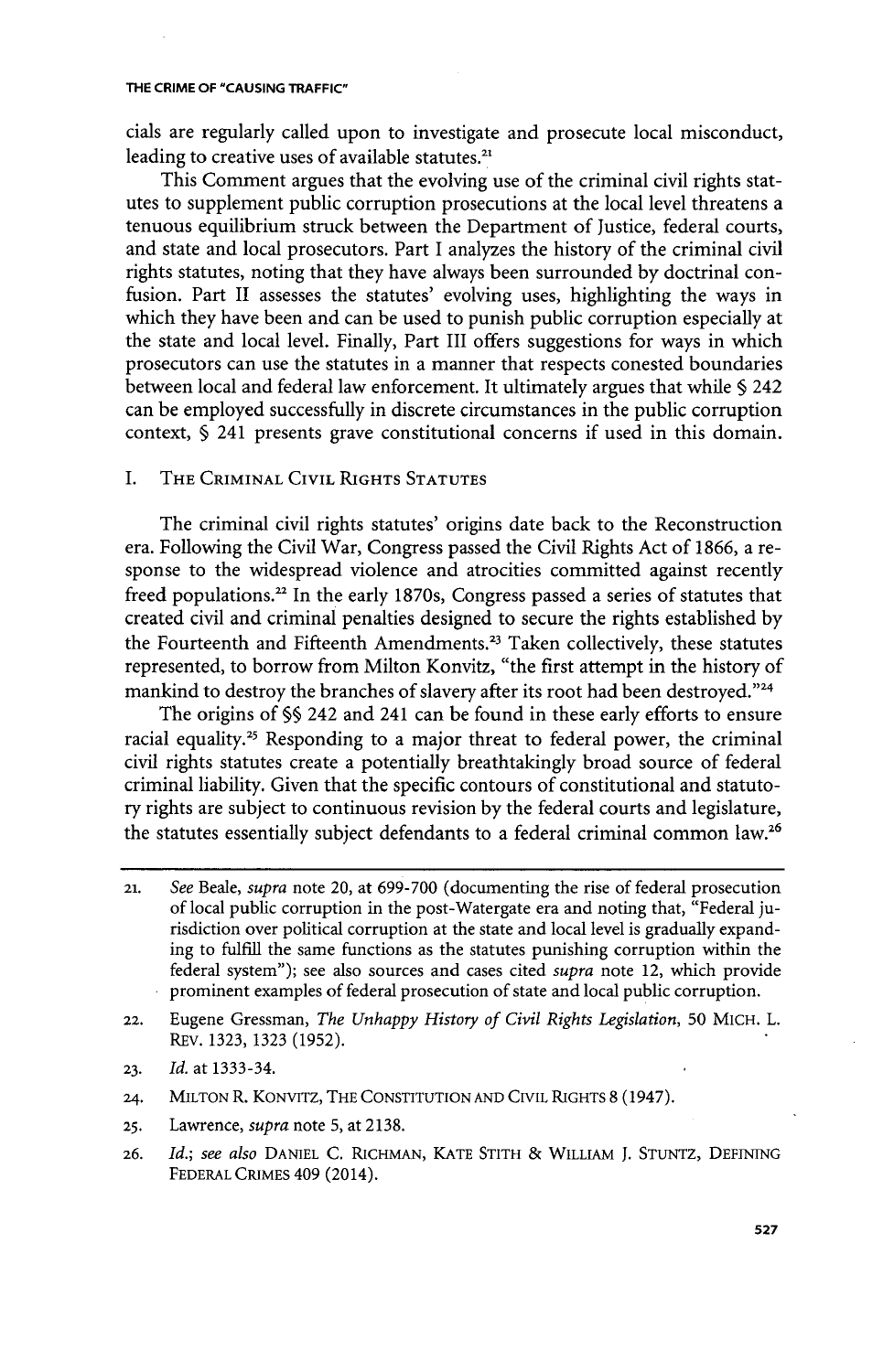Until the latter half of the twentieth century, however, federal enforcement of criminal law was "practically moribund,"<sup>27</sup> and thus the statutes were "more aspirational than substantive."<sup>28</sup> Today, however, their uses have transformed a great deal.

The waxing and waning of the utilization of the criminal civil rights statutes tracks the federal government's evolving commitment to protecting civil rights more broadly. Courts initially took a very restrictive view of the constitutional rights protected by the statutes,<sup>29</sup> and the executive branch exhibited reluctance to use them as a mechanism in enforcing civil rights.<sup>30</sup> Before the creation of the Civil Rights Division in the **U.S.** Department of Justice in **1939,** the federal government only twice pursued criminal convictions under **§ 242.31**

Despite these inauspicious beginnings, during the mid-twentieth century, the Justice Department began placing a renewed emphasis on civil rights enforcement.<sup>32</sup> This period witnessed the enactment of the Civil Rights Act of 1964 and the creation of the Department's Civil Rights Division.<sup>33</sup> Soon, proponents of federal criminal enforcement of civil rights secured their first major victory in the Supreme Court.<sup>34</sup> Even amidst this first doctrinal victory, however, dissenting Justice William **0.** Douglas offered substantial vagueness and breadth concerns.<sup>35</sup>

**27.** Lawrence, *supra* note **5,** at **2162.**

- **29.** Slaughter-House Cases, **83 U.S. 36 (1872)** (holding that the federal government does not have plenary power to enforce unenumerated fundamental rights); United States v. Cruikshank, **92 U.S.** 542 **(1876)** (overturning the defendants' convictions for involvement in an attack on African Americans attempting to vote and holding that the Fourteenth Amendment authorized federal enforcement action only where a state had violated an existing right).
- **30.** ROBERT **J.** KACZOROWSKY, THE POLITICS OF **JUDICIAL** INTERPRETATION: **THE** FEDERAL COURTS, DEPARTMENT OF **JUSTICE AND** CIvIL **RIGHTS, 1866-1876** at xxiv **(1985);** Laurie L. Levenson, *The Future of State and Federal Civil Rights Prosecutions: The Lessons of the Rodney King Trial,* 41 **UCLA** L. REv. **509, 608 (1993).**
- **31.** Brian R. Johnson **&** Phillip B. Bridgmon, *Depriving Civil Rights,* 34 CRIM. Jus. REV. **196, 198** (2000).
- **32.** *See, e.g.,* RISA L. GOLUBOFF, THE **LOST** PROMISE OF CIvIL RIGHTS **(2007);** BRIAN K. **LANDSBERG, ENFORCING CIVIL** RIGHTS: RACE DISCRIMINATION **AND** THE DEPARTMENT OF JUSTICE **(1997).**
- *33.* **LANDSBERG,** *supra* note **32.**
- 34. United States v. Classic, **313 U.S. 299** (1941) (holding that the right of a qualified voter in a state congressional primary election to have his vote cast is a right "secured **by** the Constitution," and that "willful action" in falsely counting ballots in such an election deprives voters of that right in violation of the precursor to **§** 242).
- **35.** *Id.* at 330-41 (Douglas, **J.,** dissenting).

**<sup>28.</sup>** *Id.*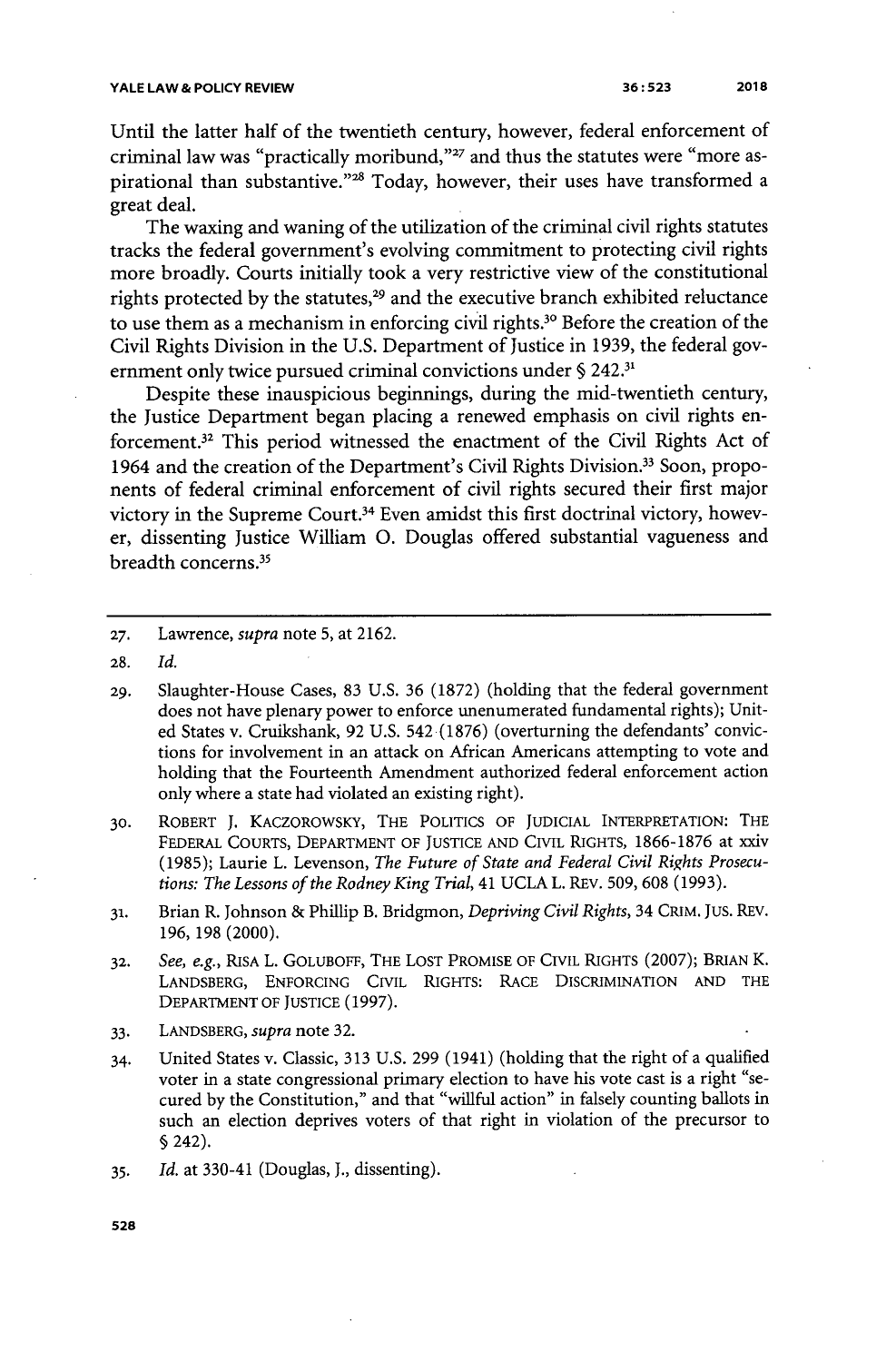As enforcement of the criminal civil rights statutes has evolved, the Supreme Court's attempts to more clearly define their limitations have generated substantial confusion. First, the Court has never outlined a clear standard for proving the requisite mens rea for the offense. In the landmark case on the subject, *United States v. Screws,* the Court held that a violation of **§** 242 requires proof of "willfulness," meaning "bad purpose";<sup>36</sup> though not merely a "general**ly** bad purpose," elaborated the Court, but rather a purpose "to deprive [someone] of a constitutional right."<sup>37</sup> At the same time, the defendant need not be thinking precisely in "constitutional terms."3<sup>8</sup>

Some have argued that *Screws* too severely narrowed the application of the statute in trying to assuage vagueness concerns, while others that it failed to allay these concerns at all.<sup>39</sup> Many civil rights advocates hoped that the federal government would use *Screws* to more forcefully prosecute civil rights crimes, while others, including the dissenting justices in the *Screws* decision, worried that federal enforcement would lead to the deflection of state responsibility in this area.<sup>40</sup>

Regardless of whether one believes *Screws* went too far or not far enough, no consensus has emerged on how to apply its holding in practice. As one appellate judge noted dryly in attempting to discern a culpability standard from the holding, "*Screws* is not a model of clarity."<sup>41</sup>

In defining the "rights protected" **by** the statutes, the Supreme Court has tried to clarify their contours **by** tethering them to the qualified immunity doctrine.<sup>42</sup> In the foundational case providing a new standard for the "rights protected" under **§** 242 (and soon extended to **§** 241), the Court concluded that, "[slo conceived, the object of the 'clearly established' immunity standard is not different from that of 'fair warning' as it relates to law 'made specific' for the purpose of validly applying **§** 242."41 Courts of Appeals have taken the Court at

*<sup>36.</sup>* Screws v. United States, **325 U.S. 91, 101** (1945).

*<sup>37.</sup> Id.* at **107.**

**<sup>38.</sup>** *Id.* at **106.**

**<sup>39.</sup>** *Compare* Harry M. Shapiro, *Limitations in Prosecuting Civil Rights Violations, 46* CORNELL L. REv. **532,** 534 **(1961)** ("[T]he emphasis which *[Screws]* placed upon the requirement of willful intent, necessitated **by** the challenge of vagueness brought against the statute, has drained the section of its strength."), *with* Edward F. Malone, *Legacy of the Reconstruction: The Vagueness of the Criminal Civil Rights Statutes,* **38 UCLA** L. REv. **163, 170 (1990)** ("This Comment concludes that the *Screws* framework has never effectively solved the vagueness problem.").

**<sup>40.</sup>** Screws, **325 U.S.** at **139** (Roberts, **J.,** dissenting).

**<sup>41.</sup>** United States v. Johnstone, **107 F.3d** 200, **208 (3d** Cir. **1997).**

**<sup>42.</sup>** *See, e.g.,* Hope v. Pelzer, **536 U.S. 730, 739** (2002) ("Officers sued in a civil action for damages under 42 **U.S.C. § 1983** have the same right to fair notice as do defendants charged with the criminal offense defined in **18 U.S.C. §** 242.").

<sup>43.</sup> United States v. Lanier, **520 U.S. 259, 267 (1997).**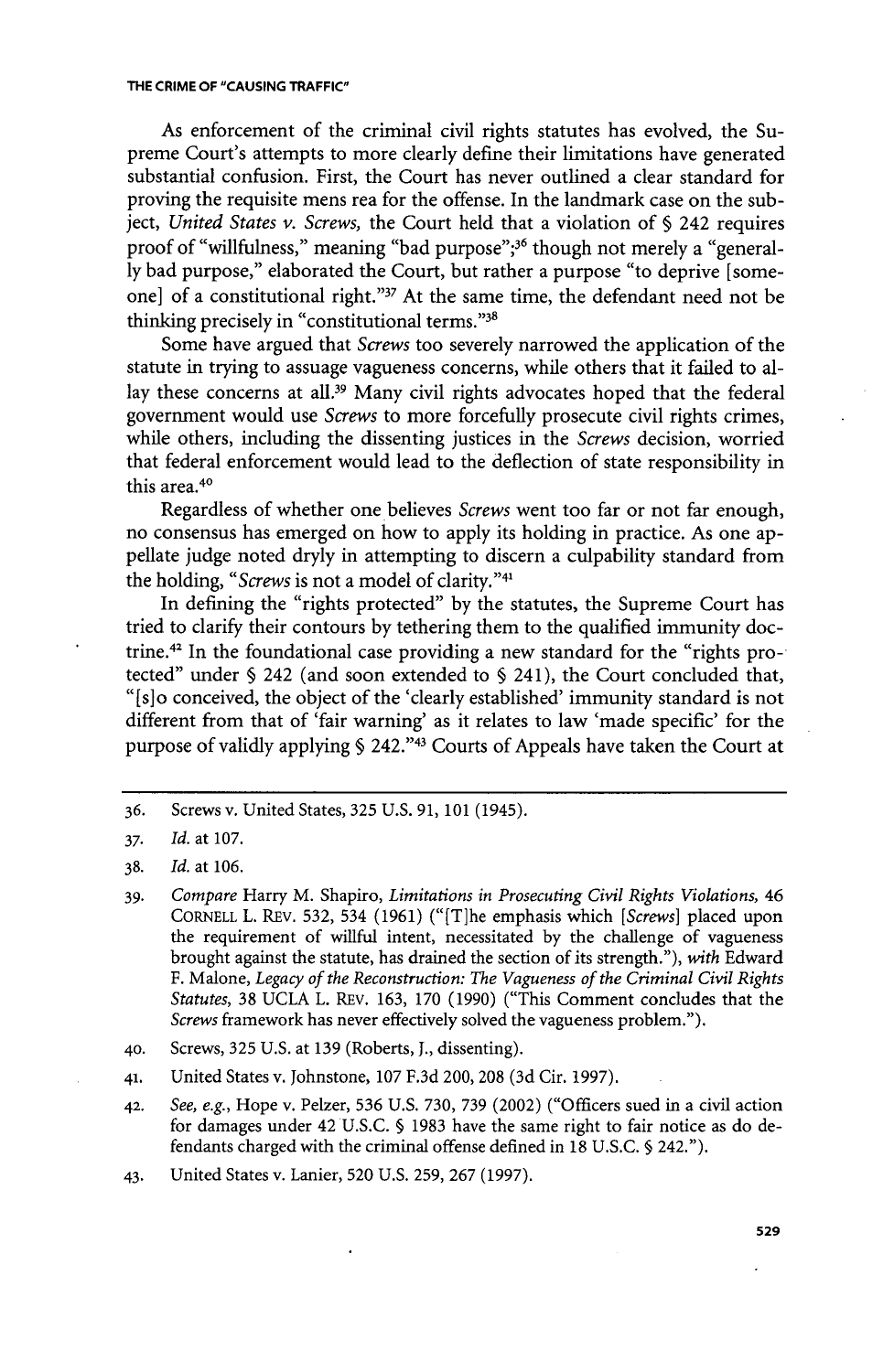its word and continued to assume that the "rights protected" **by §§** 242, 241 and 1983 are synonymous.<sup>44</sup>

This connection to qualified immunity has not generated an entirely consistent case law on the subject across jurisdictions. In the context of analyzing both of these statutes, the Courts of Appeals diverge on what constitutes "made specific" just as they do on what constitutes "clearly established." Some circuits look to Supreme Court doctrine, some to the relevant circuit precedent, and still others to the relevant state court doctrine.<sup>45</sup> As Erwin Chemerinsky and Karen M. Blum have noted, "The Supreme Court has been very inconsistent, and certainly the lower courts are very inconsistent" with respect to the analysis of whether a right was clearly established.<sup>46</sup>

Perhaps reflecting the doctrinal difficulties surrounding the statutes, prosecutions under either criminal civil rights statute remain subject to strict centralized control by The Department of Justice.<sup>47</sup> The Department of Justice, for its part, only rarely authorizes prosecutions under the statutes. In **2016,** for exam-

- 44. *See, e.g.,* L.R. v. Sch. Dist. of Philadelphia, **836 F.3d 235,** 248 **(3d** Cir. 2016) (demonstrating the connection between qualified immunity and **§** 242).
- 45. *See, e.g.,* Hope, **536 U.S.** at **739-41** (stating that "officials can still be on notice that their conduct violates established law even in novel factual circumstances," and further noting that "binding **...** Circuit precedent" is such notice). *But compare* Townes v. City of New York, **176 F.3d 138,** 144 **(2d** Cir. **1999)** (considering "whether a particular right was clearly established as of a particular time" **by** examining whether the right had been "defined with reasonable clarity" and whether the Supreme Court or Circuit Court "had affirmed the existence of the right"), *with* United States v. Morris, 494 F. App'x 574, **581** (6th Cir. 2012) (looking to Supreme Court case law and the doctrine of other circuits and noting that "even if specific case law did not exist," Morris's "conduct lies so obviously at the very core of what the Fourth Amendment prohibits"), Schneyder v. Smith, **653 F.3d 313, 330 (3d** Cir. **2011)** (stating that in determining "whether a new scenario is sufficiently analogous to previously established law to warn an official that his/her conduct is unconstitutional," a court may look to "closely analogous case[s]" or to evidence "that the Defendant's conduct was so patently violative of the constitutional right that reasonable officials would know without guidance from a court"), *and* United States v. Praisner, No. 09-264, 2010 WL **2574103,** at \*4 **(D.** Conn. Apr. **27,** 2010) ("Although the Court cannot look to rulings in other circuits to determine fair notice within the Second Circuit, it is instructive that other circuits have held that the use of pepper spray can constitute excessive force in certain circumstances.").
- 46. Erwin Chemerinsky **&** Karen M. Blum, *Fourth Amendment Stops, Arrests and Searches in the Context of Qualified Immunity,* **25** TOURo L. REv. **781, 787-88 (2009).**
- 47. *U.S. Attorneys' Manual §* **8-3.100, U.S.** DEP'T **JUST.** (Mar. **2018),** http://www.justice.gov/usam/usam-8-3000-enforcement-civil-rights-criminal -statutes#8-3.130 [http://perma .cc/V4Q3-F5SH].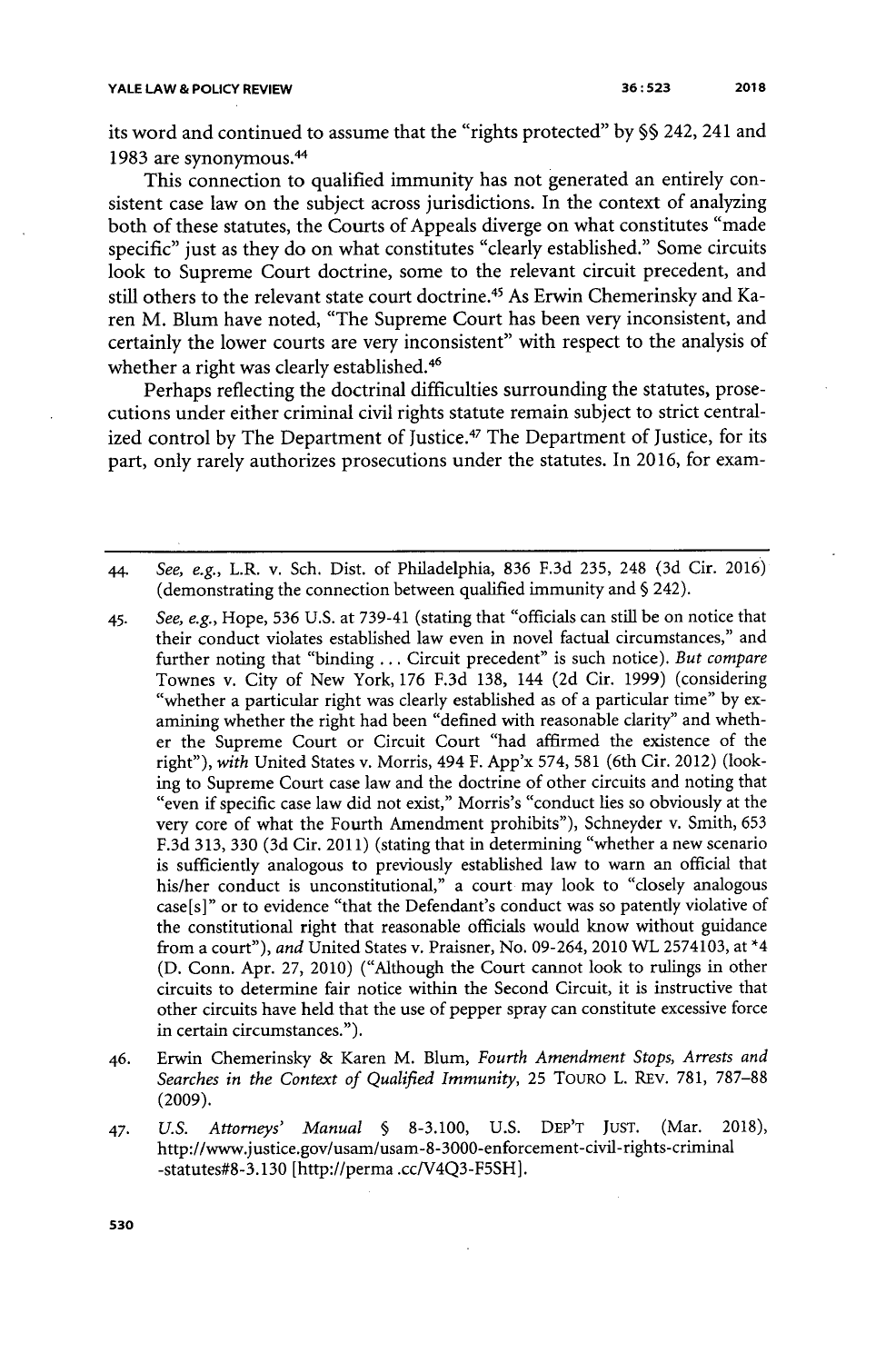ple, 137 civil rights prosecutions were brought against 224 defendants.<sup>48</sup> The next Part will demonstrate that while always subject to such oversight, the uses of the statutes have evolved a great deal, placing them on a potential collision course with doctrinal developments concerning federal oversight of state and local public corruption.

# II. EVOLVING **USES AND** POTENTIAL **IN CONTESTED** DOMAINS

Though the government does not often employ **§5** 242 or 241, its use of the statutes has evolved over their histories. For over a century, prosecutors used **§** 242 almost entirely to prosecute racially motivated attacks and electoral intimidation perpetrated **by** public officials. <sup>49</sup>The vast majority of **§** 242 cases today involve the agents of local criminal justice bodies."o **By** the early 2000s, the highest number of **§** 242 cases involved police personnel followed **by** correctional personnel.<sup>51</sup> Following a statutory amendment to expressly include crimes of sexual violence, the statute has increasingly been used to prosecute acts of sexual assault committed **by** public officials.<sup>52</sup>Employment of **§** 241, however, has been even more rare than that of **§** 242, and almost all prosecutions under the statute have involved deprivation of rights on account of race.<sup>53</sup>

Throughout their existences, however, both of the modern criminal civil rights statutes have sometimes been applied in more unorthodox contexts. For example, the statutes have been used in ferreting out civil fraud schemes,<sup>54</sup> and in prosecuting a variety of extortion related crimes.<sup>55</sup>

- 48. *U.S. Attorneys' Annual Statistical Report, Fiscal Year 2015,* **U.S.** DEP'T **JUST., 11** tbl. **3A (2016),** http://www.justice.gov/usaolpage/file/988896/download [http:// perma.cc/Y74T-FJMB].
- 49. *See, e.g.,* United States v. Cruikshank, **92 U.S.** 542 **(1876);** Lawrence, *supra* note **5,** at **2172.** For a recent example of **§** 242's application to the police brutality context, *see United States v. Pendergrass,* 648 F. App'x **29 (2d** Cir. **2016)** (affirming conviction of a probationary captain in the New York City Department of Correction for violating **§** 242 after failing to act when an inmate housed in the mental health unit ingested a ball of soap and eventually died).

**50.** Johnson **&** Bridgmon, *supra* note **31,** at **201.**

- **51.** *Id.*
- **52.** United States v. Giordano, 442 **F.3d 30, 30 (2d** Cir. **2006)** (upholding conviction of Connecticut mayor under 5 242 for engaging in sexual acts with a minor while in office); United States v. Lanier, **520 U.S. 259, 259 (1997)** (upholding constitutionality of the statute in the context of the conviction of a state court judge under **18 U.S.C. §** 242 for violating the constitutional rights of five women **by** sexually assaulting them).
- **53.** *See* RICHMAN, STITH, **& STUNTZ,** *supra* note **26,** at 445.
- 54. United States v. Wiseman, 445 **F.2d 792 (2d** Cir. **1971).**
- **55.** United States v. Senak, **477 F.2d** 304, **306** (7th Cir. **1973);** *see also* United States **v.** Senak, **527 F.2d 129** (7th Cir. **1975)** (affirming conviction).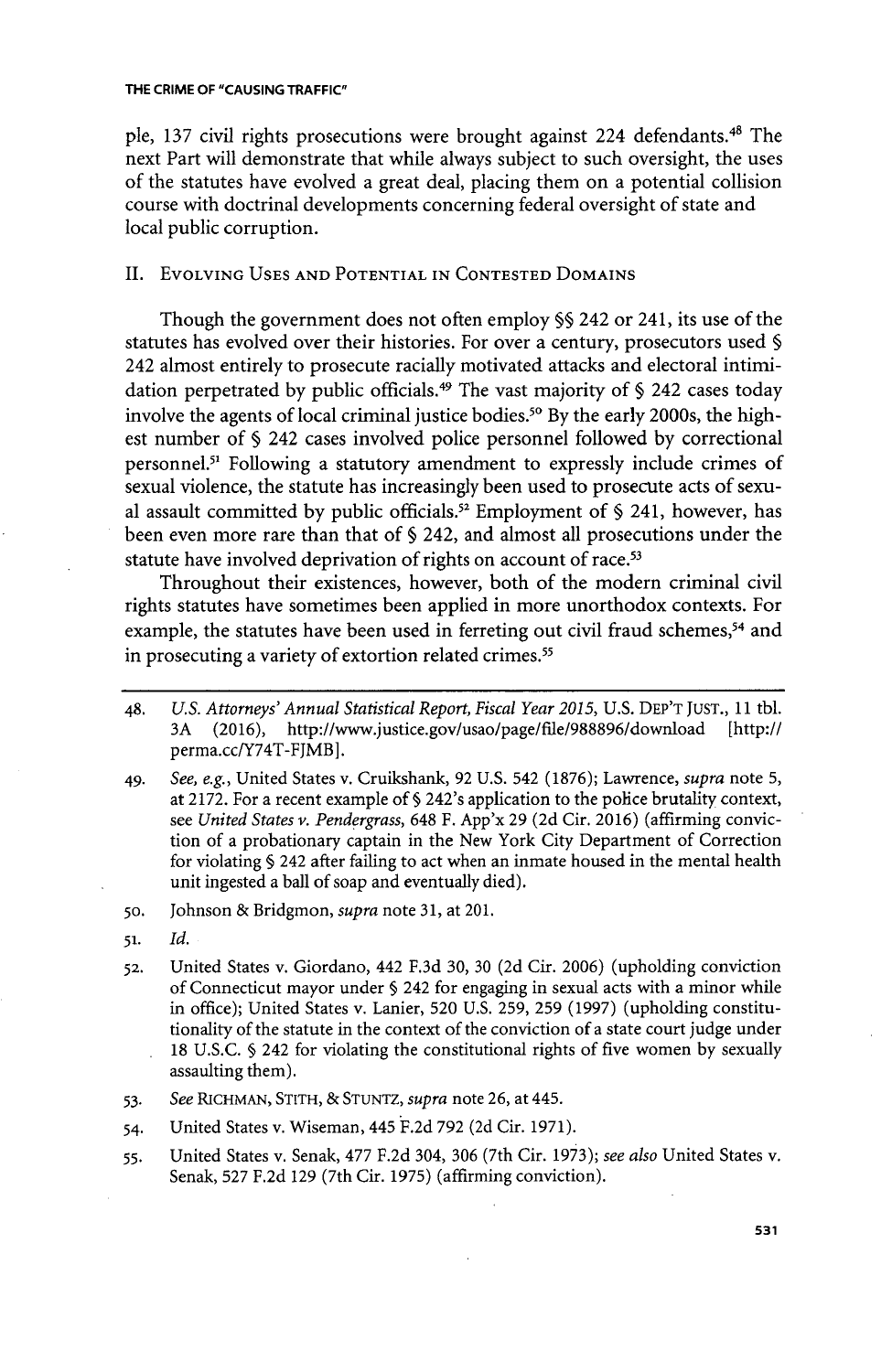Though neglected in the literature, federal prosecutors also employed **§** 241 in the successful prosecution of President Nixon's Special Assistant John Ehrlichman for the covert operation to break into the office of Daniel Ellsberg's psychiatrist, Dr. Lewis Fielding.<sup>56</sup> This break-in was the first task for Nixon's "plumbers" in a series of failed burglaries that culminated in the Watergate scandal.<sup>57</sup> Specifically, Ehrlichman was convicted of violating Fielding's "right to be free from unreasonable search and seizure."<sup>58</sup> These more unusual applications of the criminal civil rights statutes declined, however, following the early 1970s, as prosecutors began applying other statutes to such crimes.<sup>59</sup>

But recent developments in federal criminal law have paved the way for their potential resurgence. Most notably, in the **2016** *McDonnell* decision, the Supreme Court narrowed the scope of the existing statutes used **by** prosecutors to target public corruption at the state level.<sup>60</sup> The ultimate import of McDon*nell* continues to be a source of debate as it percolates through the lower courts, but the decision has already been applied in reversing several prominent convictions on public corruption-related charges, including New York State Assemblymen Dean Skelos and Sheldon Silver.<sup>61</sup>

In recent years, prosecutors have tested the waters for filling this void **by** employing **§§** 242 and 241 in the public corruption context. In Washington, for example, a former attorney for United States Immigrations and Customs Enforcement recently pled guilty to violating **§** 242 after committing fraud during an immigration proceeding.<sup>62</sup> In Georgia, the Eleventh Circuit recently affirmed the conviction of a state court judge for violating **§** 242, in part for planting methamphetamine in an employee's car and having her arrested.<sup>6</sup> 3 In **2016,** the

- *56.* Linda Charlton, *Ehrlichman Is Convicted of Plot and Perjury in Ellsburg Break In; Liddy and 2 Others Also Guilty,* N.Y. TIMES (July **13,** 1974), http://www.nytimes. com/1974/07/13/archives/ehrlichman-is-convicted-of-plot-and-perjury-in-ellsber g-breakin.html [http://perma.cc/RJG7-TVW2]; Egil Krogh, *The Break-in that History Forgot,* N.Y. TIMES (June **30, 2007),** http://www.nytimes.com/2007/ 06/30/opinion/30krogh.html [http://perma.cc/2EDC-X2RC].
- *57.* For a notable history of this period, see BOB WOODWARD **&** CARL BERNSTEIN, **ALL** THE **PRESIDENT'S MEN** (1974).
- **58.** United States v. Ehrlichman, 546 **F.2d 910, 919-29 (D.C.** Cir. **1976).**
- *59. See* McCormick v. United States, **500 U.S. 257, 277-80 (1991)** (Scalia, **J.,** concurring) (noting that "not until **1972** did any court apply the Hobbs Act to bribery").
- 60. McDonnell v. United States, **136 S.** Ct. **2355, 2371-72 (2016).**
- *61. See supra* note 12 and accompanying text. The Boston Globe "Spotlight Team" of Oscar fame uncovered the hiring scheme. *See* Scott Allen, *Agency Where Patronage Is Job One,* Bos. **GLOBE** (May **23,** 2010), http://www.bostonglobe.com/ metro/2010/05/23/agency-where-patronage-job-one/pTGEMsjOCbgePJdVaxC9N J/story.html [http://perma.cc/DS88-CGGW].
- **62.** Defendant Jonathan Love's Sentencing Memorandum at **1,** United States v. Love, No. **16-0005** (W.D. Wash. Apr. **13, 2016), 2016** WL **2607127.**
- **63.** United States v. Cochran, **682** F. App'x **828 (11th** Cir. **2017).**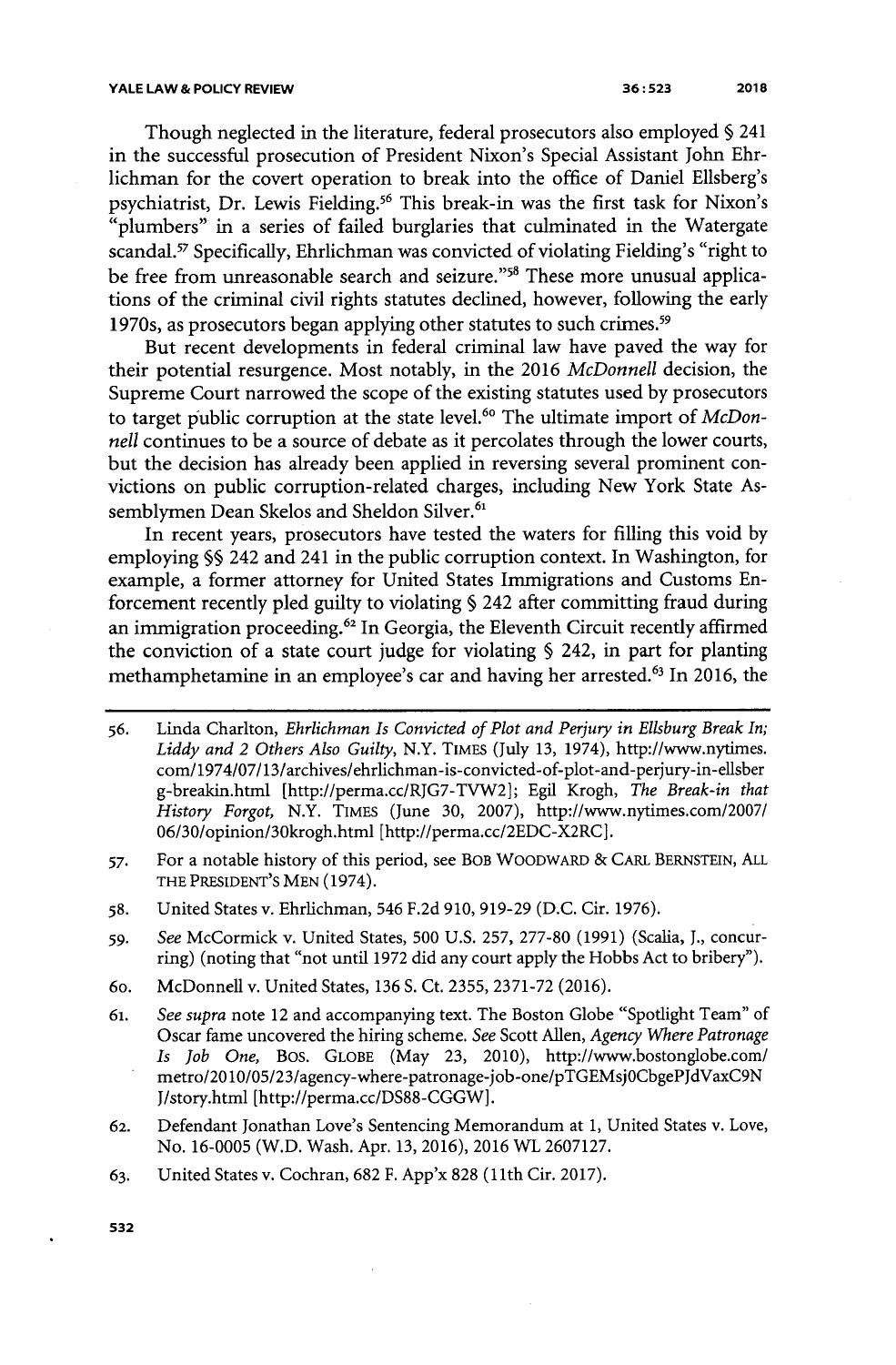Sixth Circuit upheld the conviction of the Mayor Ruth Robinson of Martin, Kentucky, along with her family members for violating **§** 241. The government successfully convicted Robinson of violating **§** 241 for engaging in vote buying during her reelection campaign.<sup>64</sup>

The statutes can potentially be employed to tackle all manner of illicit conduct at the state, local, or even national level. Some have argued, for example, that **§** 242 should be used against prosecutors themselves as a means of punishing prosecutorial misconduct.<sup>65</sup> Indeed, the Supreme Court has "emphasize[d] that the immunity of prosecutors from liability in suits under section **1983** does not leave the public powerless to deter misconduct or to punish that which occurs **.** . **.** Even judges, cloaked with absolute civil immunity for centuries, could be punished criminally for willful deprivations of constitutional rights on the strength of **18 U.S.C. §** 242, the criminal analog of section **1983."6**

The potential use of the criminal civil rights statutes to monitor state and local officials, however, plunges them into a contentious debate regarding the nature and reach of federal oversight. Since the 1970s, criminal law in the United States has undergone a notable "federalization," and the realm of state and local political corruption has been no exception.<sup>67</sup>

In many ways, local public corruption in particular seems to provide an ideal candidate for federal oversight. Federal prosecutors have argued that federal enforcement efforts are required to **"fill** a vacuum created **by** the inability or unwillingness of state and local law enforcement agencies to deal adequately with the task of ferreting out corruption."<sup>68</sup> Under this line of reasoning, if corruption has permeated multiple local government institutions, it seems unrealistic to rely on local authorities to investigate and prosecute corruption that may have permeated into the very mechanisms meant to police it.

- *65.* Alexandra White Dunahoe, *Revisiting the Cost-Benefit Calculus of the Misbehaving Prosecutor: Deterrence Economics and Transitory Prosecutors,* **N.Y.U. ANN.** SURVEY AM. LAW **83-84 (2005)** (arguing that prosecuting prosecutorial misconduct under **§** 242 might be most effective in the context of Brady violations).
- *66.* Imbler v. Pachtman, 424 **U.S.** 409, 428-29 **(1976).**
- **67.** *See* Charles Ruff, *Federal Prosecution ofLocal Corruption: A Case Study in the Making of Law Enforcement Policy,* **65 GEO.** L.J. **1171 (1977);** *see also* RICHMAN, STITH **STUNTZ,** *supra* note **26,** at **2-8** (describing the growth of federal criminal jurisdiction); Thomas **J.** Maroney, *Fifty Years of Federalization of Criminal Law: Sounding the Alarm or "Crying Wolf",* **50 SYRACUSE** L. REV. **1317** (2000) (cataloguing the federalization of criminal law); Geraldine Szott Moohr, *The Federal Interest in Criminal Law,* 47 **SYRACUSE** L. REV. **1127 (1997)** (examining the justifications for and drawbacks of the increasing federalization of criminal law).

**68.** RICHMAN, STITH **& STUNTZ,** *supra* note **26,** at **2-8.**

<sup>64.</sup> United States v. Robinson, **813 F.3d 251** (6th Cir. **2016).** Their efforts-which included bribery, coercion, and intimidation of voters-fell just short of their goal, as Robinson lost the general election **by** three votes. *Id.* at 254.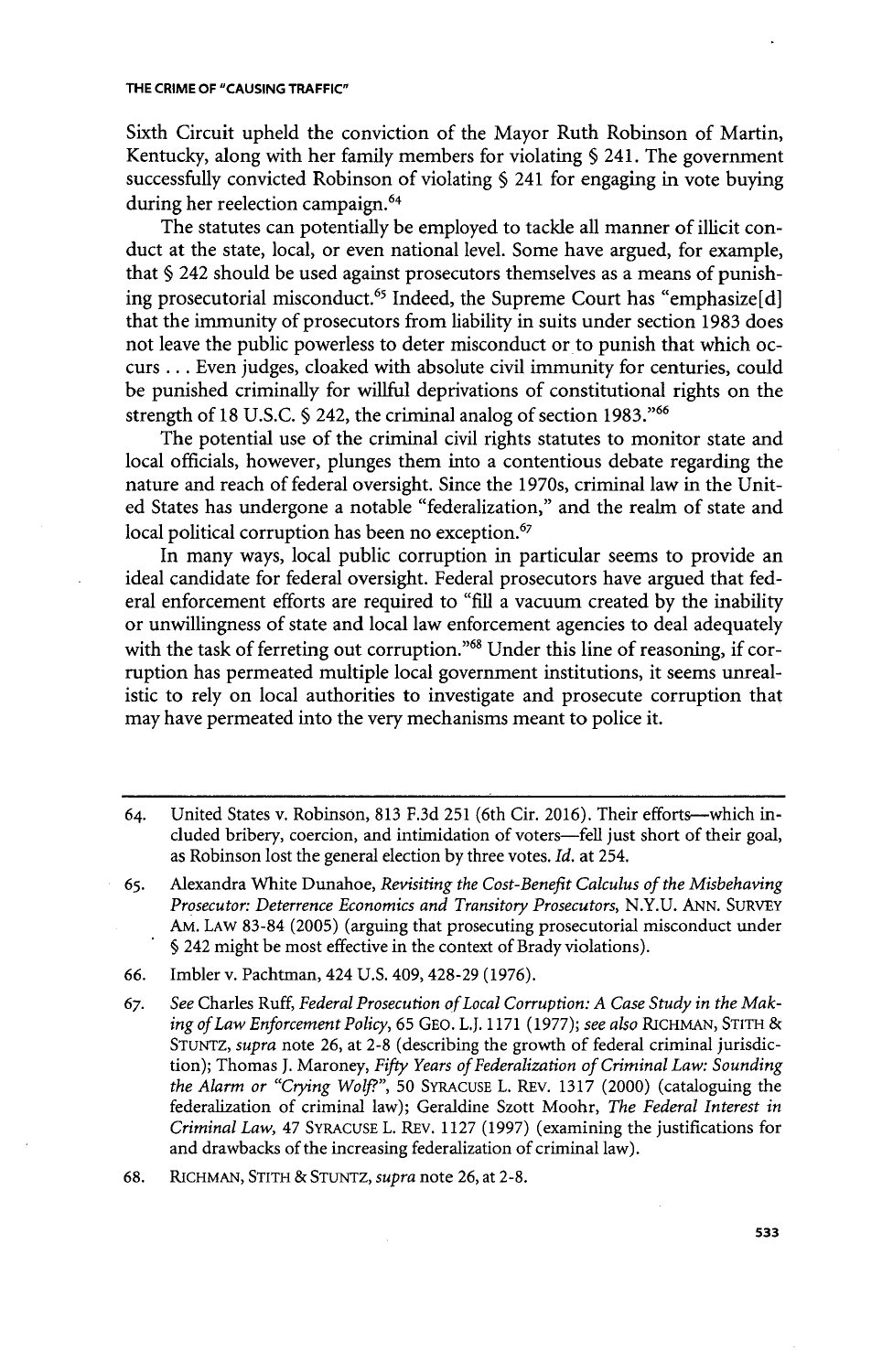#### **YALE LAW & POLICY REVIEW**

**36: 523** 2018

As the federal government has enhanced its role in the prosecution of local officials, however, a growing chorus of commentators and jurists have also voiced separation of powers and federalism concerns.<sup>69</sup> While the federal courts at first acquiesced to federal prosecution in this area, the Supreme Court itself has become increasingly alarmed by this federal intervention.<sup>70</sup> Justice Thomas, for example, has consistently decried the "stunning expansion of federal criminal jurisdiction into a field traditionally policed **by** state and local laws-acts of public corruption by state and local officials."71

The Supreme Court's concern about federal intrusion into the local police power appears to have reached a high point of late. The Court noted in the *McDonnell* decision, for example, that federalism "includes the prerogative to regulate the permissible scope of interactions between state officials and their constitutions."<sup>72</sup> And it cautioned against the federal government's "setting the standards [of] good government for local and state officials."<sup>73</sup> The Court has also invoked the federalism canon in recent years in the service of narrowing the application of other relatively broad federal criminal statutes.<sup>74</sup>

III. PATHS FORWARD

As outlined above, two prominent statutes surrounded **by** a great deal of doctrinal confusion seem poised to play a role in a variant of federal oversight that has attracted a great deal of controversy. This Part argues that the Supreme Court's recent pronouncements on qualified immunity will limit the use of and assuage any constitutional concerns surrounding **§** 242, but the same cannot be

**73.** *Id.*

ķ

**<sup>69.</sup>** Andrew T. Baxter, *Federal Discretion in the Prosecution of Local Political Corruption,* **10** PEPPERDINE L. REv. **321,** 334-45 **(1983)** ("[T]he broad discretion of federal prosecutors to develop law enforcement policy in the local corruption context is inconsistent with fundamental notions of federalism and separation of powers.").

**<sup>70.</sup>** *See, e.g.,* Evans v. United States, 504 **U.S. 255,** 294 **(1992)** (Thomas, **J.,** dissenting) ("[E]ven when Congress has clearly decided to [regulate] state government officials, concerns of federalism play a vital role in evaluating the *scope* of the regulation."); McCormick v. United States, **500 U.S. 257, 277-80 (1991)** (Scalia, **J.,** concurring) ("Not until **1972** did any court apply the Hobbs Act to bribery **...** the Courts of Appeals accepted the expansion with little disagreement, and this Court has never had occasion to consider the matter.").

**<sup>71.</sup>** *Evans,* 504 **U.S.** at **290** (Thomas, **J.,** dissenting).

**<sup>72.</sup>** McDonnell v. United States, **136 S.** Ct. **2355,** 2374 **(2016).**

*<sup>74.</sup> See, e.g.,* Bond v. United States, 134 **S.** Ct. **2077, 2081-82** (2014) (holding that a federal statute imposing criminal sanctions for the use of a chemical weapon did not apply to a woman's attempt to poison her husband's mistress and reasoning that "[t]his Court can reasonably insist on a clear indication that Congress intended to reach purely local crimes before interpreting Section 229's expansive language in a way that intrudes on the States' police power").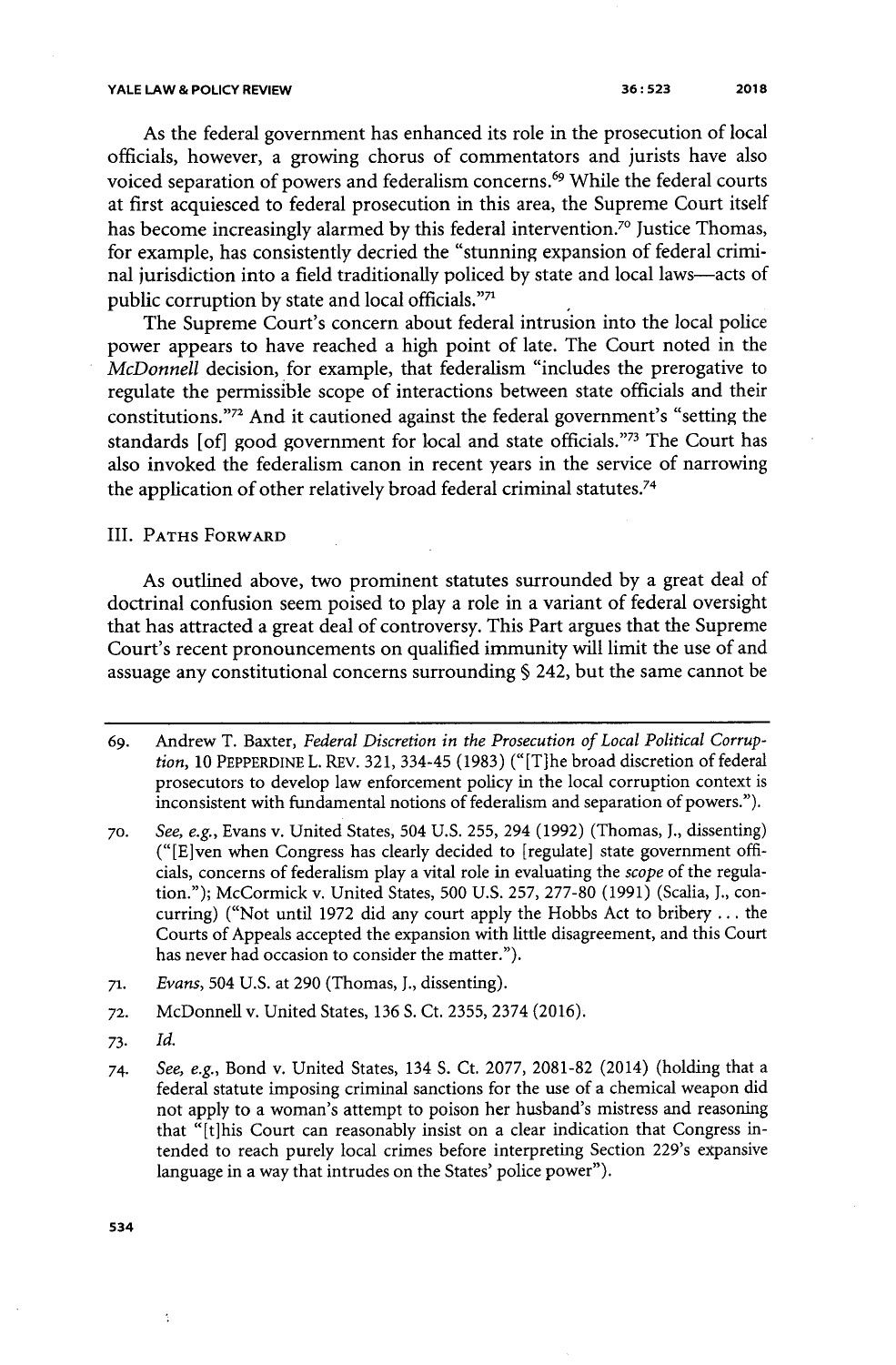said of §241, which poses more serious constitutional issues if employed in this area.

With regards to **§** 242, the necessity of demonstrating that the accused acted "under color of law" already negates many of the potential constitutional concerns about the statute. First, Congress's power to enact **§** 242 can be traced back to the Fourteenth Amendment because it satisfies the state action requirement.<sup>75</sup> And, because the statute targets those acting under color of law, it arguably only punishes those who are already held to a higher standard of conduct.

Section 241, in contrast, was originally passed to target racially motivated crimes committed **by** private actors, such as the Ku Klux Klan and similar organizations.<sup>76</sup> Given its lack of a state action element, its constitutional justification has been lodged in the Thirteenth Amendment, pursuant to Congress's power to redress the "badges and incidents of slavery."<sup>77</sup> This distinction remains significant. Courts have ignored the fact that **§** 241 cannot be classified as merely the conspiracy provision of **§** 242. Rather, it targets a distinct offense: *racially motivated* crimes perpetrated **by** *non-state* actors. Therefore, cases like *Baroni,* where prosecutors tack on a **§** 241 charge to punish illicit acts committed **by** public officials devoid of racial motivation, pose significant constitutional concerns.

The Supreme Court's recent pronouncements on the qualified immunity doctrine, however, may limit the viability of either statute's use in cases like *Baroni.* In the past five years the Court has reversed several qualified immunity decisions, pointing to the Courts of Appeals' failures to apply the correct "clearly established" analysis.<sup>78</sup> The Court has moved from a standard that to be clear**ly** established "a right [must be] sufficiently clear that *[a]* 'reasonable official would have understood that what he is doing violates that right,"79 to a standard that *"every* reasonable official would have understood that he violated a right."<sup>80</sup> Furthermore, it has cast doubt on whether to be "clearly established law" a relevant circuit court decision-without Supreme Court precedent on point—suffices.<sup>81</sup> The Court has also clarified that a circuit split regarding the

- **78.** *See, e.g.,* White v. Pauly, **137 S.** Ct. 548 **(2017)** (reversing the Tenth Circuit's denial of qualified immunity because of an erroneously applied "clearly established" standard); *see also* City of San Francisco v. Sheehan, **135 S.** Ct. **1765, 1774 (2015)** (collecting recent cases).
- *79.* Ashcroft v. al-Kidd, **563 U.S. 731, 739** (2011).
- 8o. Taylor v. Barkes, **135 S.** Ct. 2042, 2044 **(2015).**

**<sup>75.</sup>** *See generally* Virginia v. Rives, **100 U.S. 313 (1879).**

*<sup>76.</sup> See, e.g.,* United States v. Price, **383 U.S. 787, 800-02 (1987).**

*<sup>77.</sup> See* Charles H. Jones, Jr., *An Argument for Federal Protection Against Racially Motivated Crimes: 18 U.S.C. § 241 and the Thirteenth Amendment,* 21 HARV. C.R.- **C.L.** L. REV. **689, 718-19 (1986).**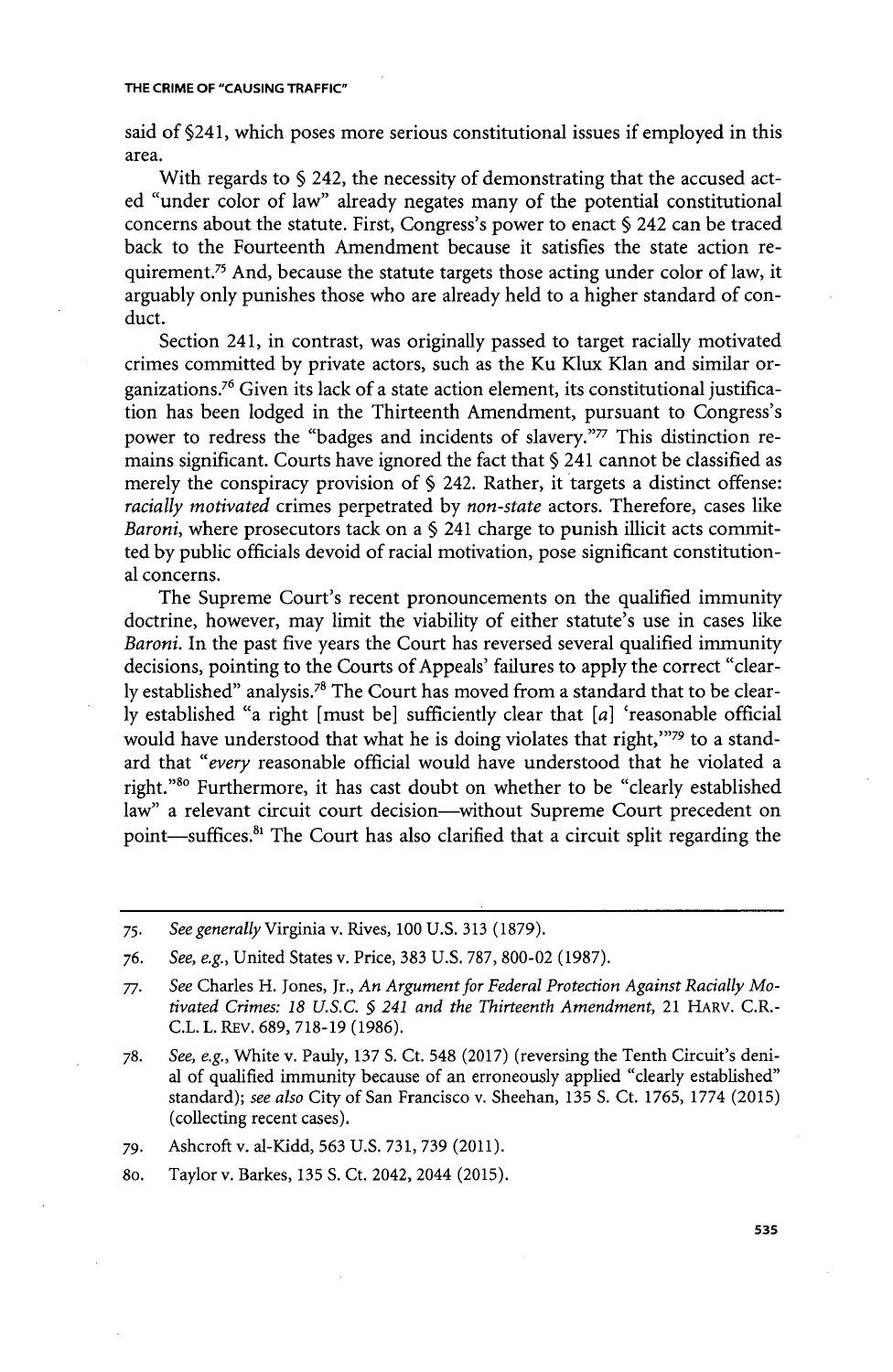constitutional "right" in question demonstrates that it has not been "clearly established."<sup>82</sup>

Indeed, a recent application of **§** 242 demonstrates the importance of these pronouncements. In *United States v. Cochran,* the defendant was a former state magistrate **judge** who was convicted on multiple **§** 242 counts of sexual assault.<sup>83</sup> Cochran protested that he did not have "fair warning" that some of the counts charged against him violated his secretary's "clearly established" Fourth Amendment rights.<sup>84</sup>

The Court of Appeals found the defendant's argument persuasive, and it relied on the Supreme Court's qualified immunity doctrine in doing so. It looked to whether "binding opinions from the United States Supreme Court, the Eleventh Circuit Court of Appeals, and the highest court in the state where the action is filed **...** gave [the defendant] fair warning that his [action] was unconstitutional."<sup>85</sup> The Court held that even though the Fourth Amendment was "implicated **. . .** no such decision has addressed a sufficiently similar factual situation so as to provide reasonable warning to Cochran that his conduct violated the constitutional rights of [the victim]."86

Consider also the employment of **§** 242 in *Baroni,* in which Baroni and Kelly were convicted of depriving the residents of Fort Lee of their "right to localized travel."<sup>87</sup> As the New Jersey District Court noted, the Supreme Court has never recognized a constitutional right to localized travel.<sup>88</sup> Meanwhile, federal Courts of Appeals across the country have been divided on the issue for decades.<sup>89</sup> Given the Supreme Court's migration in its qualified immunity doctrine, convictions such as Baroni's will **likely** prove vulnerable on appeal. <sup>9</sup><sup>0</sup>

- **83. 682** F. App'x **828 (11th** Cir. **2017)** (per curiam).
- 84. *Id.* at 834.
- **85.** *Id.* at **839-40.**
- **86.** *Id.*
- **87.** United States v. Baroni, No. **15-193, 2016** WL **3388302 (D.N.J.** June **13, 2016);** *see also* United States v. Baroni, No. **15-193, 2017** WL **787122 (D.N.J.** Mar. **1, 2017)** (denial of motion for acquittal on the **§** 242 counts).
- **88.** *Baroni, 2016 WL* **3388302,** at **\*9** ("[Tlhe Supreme Court has not yet recognized a constitutional right to localized travel.").
- **89.** *See, e.g.,* King v. New Rochelle Mun. Hous. Auth., 442 **F.2d** 646, 648 **(2d** Cir. **1971)** (recognizing the right); Cole v. Housing Auth. of Newport, 435 **F.2d 807, 809** (1st Cir. **1970)** (same). *But see, e.g.,* Eldridge v. Bouchard, 645 F. Supp. 749

<sup>81.</sup> *Id.* at 2045 ("Assuming for the sake of argument that a right can be 'clearly established' **by** circuit precedent despite disagreement in the Courts of Appeals."); Reichle v. Howards, **566 U.S. 658,** *665-66* (2012) ("Assuming arguendo that controlling Court of Appeals' authority could be a dispositive source of clearly established law in the circumstances of this case.").

**<sup>82.</sup>** Ziglar v. Abbasi, **137 S.** Ct. 1843, **1868 (2017)** ("[Tlhe fact that the courts are divided **...** demonstrates that the law on the point is not well established.").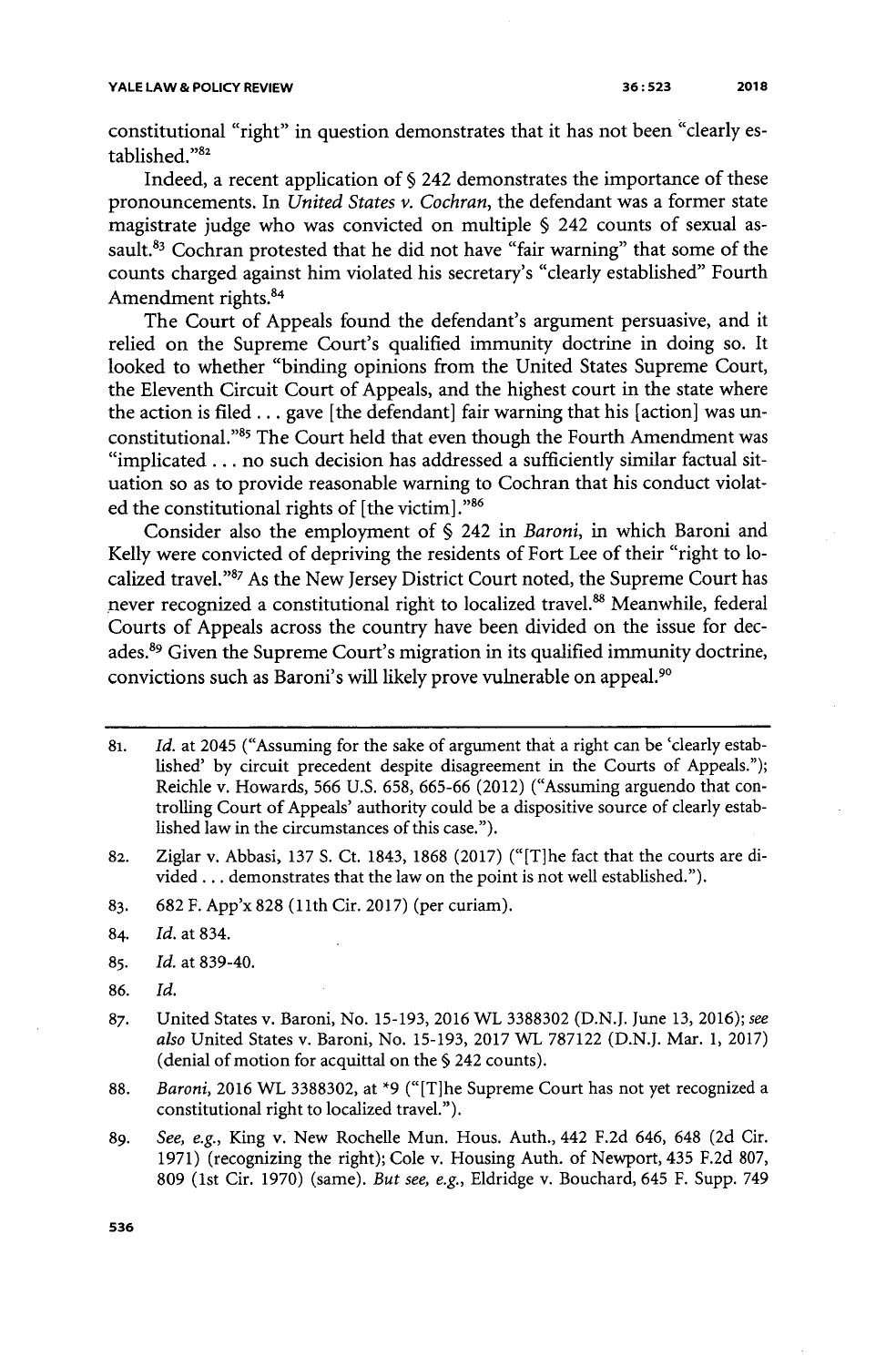**Of** course, those hoping to encourage additional prosecutions under either statute could argue that they should be untethered from the qualified immunity standard. Many argue that qualified immunity derives from a common-law defense that existed when § 1983 was adopted.<sup>91</sup> Yet whatever the merits of this reliance on common law tort doctrine, there has never been any indication that such a defense was available in the *criminal* context before the adoption of the statutes.<sup>92</sup>Others have urged that this limitation on **§ 1983** is necessary given that it is written in strict liability terms.<sup>93</sup> The fair notice concern, however, does not carry the same weight in the context of the criminal civil rights statutes for the simple reason that they *do* contain an explicit mens rea requirement.<sup>94</sup>

Despite the force of these arguments, the doctrinal confusion surrounding **§** 242 urges caution in its application. The federal government's parsimonious use of the statute reflects a balance that has been struck between federal officials, the judiciary, and state and local law enforcement. That is not to say that **§** 242 should *never* **be** used to regulate the conduct of state and local officials. While this Comment has cast doubt on the continued viability of **§** 242's use in the context of protecting rights that have not been "clearly established," such as was the case in *Baroni,* uses of **§** 242 to punish other acts of misconduct committed **by** officials, in particular acts of sexual misconduct, remain quite clearly within the ambit of the statute. The Department of Justice's petite policy reflects the current reality that state and local officials are the primary law enforcement agents,<sup>95</sup> but in some instances federal law enforcement oversight is likely need-

- (W.D. Va. **1986),** *aff'd,* **823 F.2d 596, 755** (4th Cir. **1987)** (rejecting the existence of the right); Wright v. City of Jackson, **506 F.2d 900, 902-03** (5th Cir. **1975)** (validating an ordinance which required city employees to live within the city, because of no fundamental "right to commute").
- **go.** The defendants are currently appealing their convictions on the **§** 242 counts to the Third Circuit.
- **91.** Baude, *supra* note **16,** at **52-55;** *see also id.* at **55-60** (questioning the historical validity of this claim).
- **92.** Laurie L. Levenson, *Good Faith Defenses: Reshaping Strict Liability Crimes, 78* CORNELL L. REv. 401 **(1993)** (arguing for the creation of a good faith defense **in** the criminal context).
- **93.** Baude, *supra* note **16,** at **105.**
- 94. *Id.; see. e.g.,* United States v. Kerley, 643 **F.2d 299, 303** (5th Cir. **1981)** (reversing **§** 242 conviction based on the trial court's failure to properly instruct jury as to the meaning and requirements of willfulness, noting willfulness is one essential element of **§** 242 and crucial to jury deliberation).
- *95. U.S. Attorneys' Manual §* **9-2.031, U.S.** DEPT. **JUST.** (July **2009)** ("This policy precludes the initiation or continuation of a federal prosecution, following a prior state or federal prosecution based on substantially the same act(s) or transaction(s) unless three substantive prerequisites are satisfied: first, the matter must involve a substantial federal interest."), http://www.justice.gov/usam/usam-9- 2000-authority-us-attorney-criminal-division-mattersprior-approvals [http://perma.cc/ VNV8-KNFY].